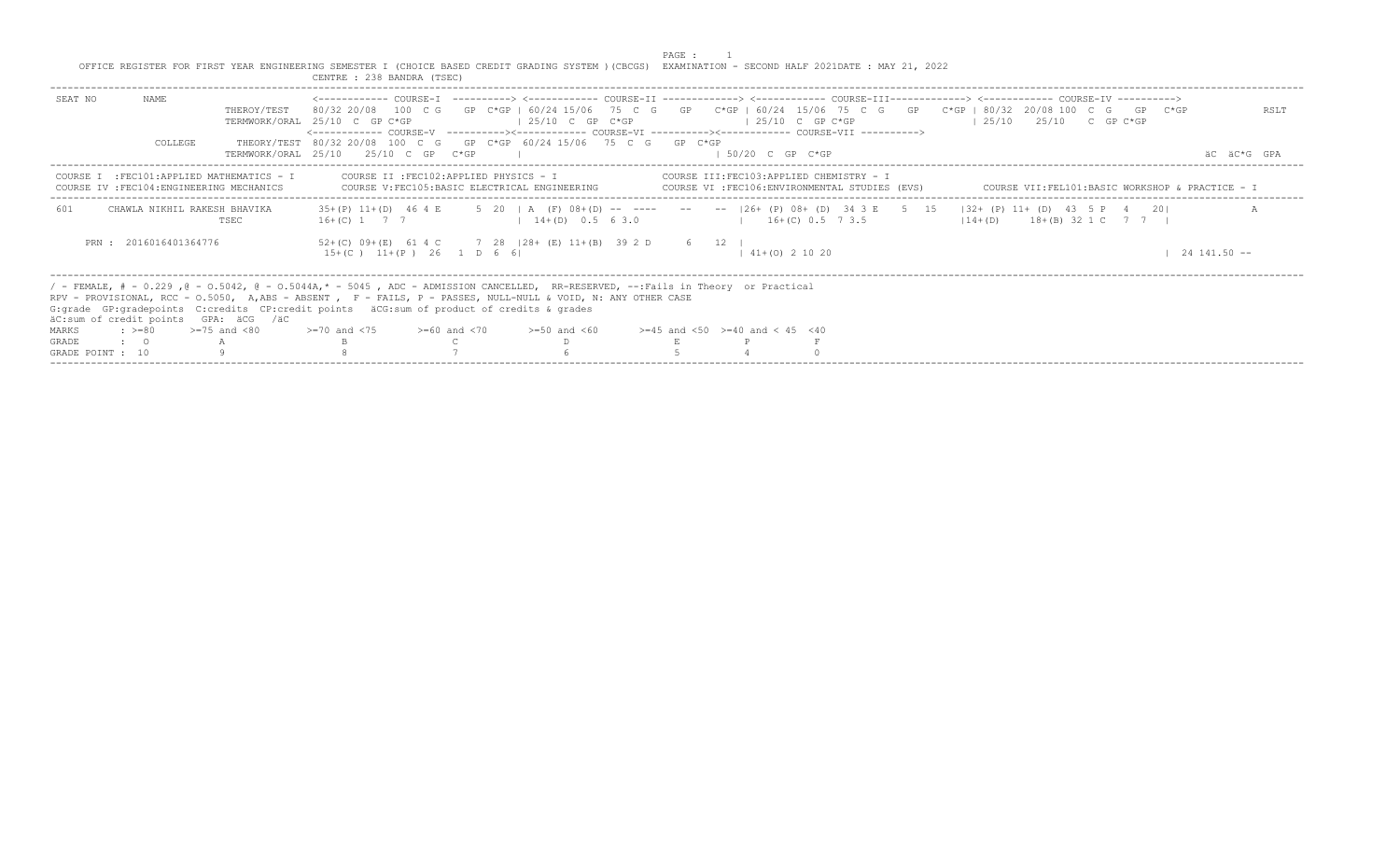|                  |                       |                                                                                         | OFFICE REGISTER FOR FIRST YEAR ENGINEERING SEMESTER I (CHOICE BASED CREDIT GRADING SYSTEM ) (CBCGS) EXAMINATION - SECOND HALF 2021DATE : MAY 21, 2022<br>CENTRE : 385 VASHI (ACPCE)                                                                                                                                                                                                                                                                                                                         |                      | PAGE : |                               |                                                                                          |                                                 |  |                |
|------------------|-----------------------|-----------------------------------------------------------------------------------------|-------------------------------------------------------------------------------------------------------------------------------------------------------------------------------------------------------------------------------------------------------------------------------------------------------------------------------------------------------------------------------------------------------------------------------------------------------------------------------------------------------------|----------------------|--------|-------------------------------|------------------------------------------------------------------------------------------|-------------------------------------------------|--|----------------|
| SEAT NO          | NAME<br>COLLEGE       | THEROY/TEST                                                                             | <------------ COURSE-T ----------> <----------- COURSE-TT -------------> <------------ COURSE-TTT------------> <------------ COURSE-TV ----------><br>80/32 20/08 100 C G GP C*GP   60/24 15/06 75 C G GP C*GP   60/24 15/06 75 C G GP C*GP   80/32 20/08 100 C G GP C*GP<br>TERMWORK/ORAL 25/10 C GP C*GP<br><------------- COURSE-V    ----------><-----------    COURSE-VI    -----------><----------    COURSE-VII    ----------><br>THEORY/TEST 80/32 20/08 100 C G GP C*GP 60/24 15/06 75 C G GP C*GP | $125/10$ C GP C*GP   |        | $125/10$ C GP C*GP            |                                                                                          | $125/10$ $25/10$ C GP C*GP                      |  | RSLT           |
|                  |                       |                                                                                         | TERMWORK/ORAL 25/10 25/10 C GP C*GP                                                                                                                                                                                                                                                                                                                                                                                                                                                                         |                      |        | $1.50/20$ C GP C*GP           |                                                                                          |                                                 |  | AC AC*G GPA    |
|                  |                       | COURSE I : FEC101: APPLIED MATHEMATICS - I<br>COURSE IV : FEC104: ENGINEERING MECHANICS | COURSE II : FEC102: APPLIED PHYSICS - I<br>COURSE V: FEC105: BASIC ELECTRICAL ENGINEERING                                                                                                                                                                                                                                                                                                                                                                                                                   |                      |        |                               | COURSE III:FEC103:APPLIED CHEMISTRY - I<br>COURSE VI :FEC106:ENVIRONMENTAL STUDIES (EVS) | COURSE VII:FEL101:BASIC WORKSHOP & PRACTICE - I |  |                |
| 602              |                       | PATIL SUMIT SANTOSH VAUSHALI<br><b>ACPCE</b>                                            | 38+(E) 09+(E) 47 4 E 5 20   36 (C) 06+(P) 42 3 D 6 18   27+ (E) 10+ (C) 37 3 E 5 15   32+ (P) 10+ (D) 42 5 P 4 20 <br>$20+(0)$ 1 10 10                                                                                                                                                                                                                                                                                                                                                                      | $122+(0)$ 0.5 10 5.0 |        | $1 \t22+(0) \t0.5 \t10 \t5.0$ |                                                                                          | $117+(C)$ $13+(D)$ 30 1 C 7 7 1                 |  |                |
|                  | PRN: 2017016402875726 |                                                                                         | 49 (C) 10+(D) 59 4 D 6 24   25+ (P) 08+(D) 33 2 P 4 8  <br>$22+(0)$ 16+(C) 38 1 A 9 91                                                                                                                                                                                                                                                                                                                                                                                                                      |                      |        | $(43 + (0) 2 10 20)$          |                                                                                          |                                                 |  | 27 161.00 5.96 |
|                  |                       | äC:sum of credit points GPA: äCG /äC                                                    | / - FEMALE, # - 0.229 , @ - 0.5042, @ - 0.5044A,* - 5045 , ADC - ADMISSION CANCELLED, RR-RESERVED, --:Fails in Theory or Practical<br>RPV - PROVISIONAL, RCC - 0.5050, A,ABS - ABSENT , F - FAILS, P - PASSES, NULL-NULL & VOID, N: ANY OTHER CASE<br>G: grade GP: gradepoints C: credits CP: credit points äCG: sum of product of credits & grades                                                                                                                                                         |                      |        |                               |                                                                                          |                                                 |  |                |
| MARKS            | $\cdot$ >=80          | $>=75$ and $< 80$                                                                       | $> = 70$ and $< 75$ $> = 60$ and $< 70$ $> = 50$ and $< 60$ $> = 45$ and $< 50$ $> = 40$ and $< 45$ $< 40$                                                                                                                                                                                                                                                                                                                                                                                                  |                      |        |                               |                                                                                          |                                                 |  |                |
| <b>GRADE</b>     | $\cdot$ $\cdot$ 0     |                                                                                         |                                                                                                                                                                                                                                                                                                                                                                                                                                                                                                             |                      |        |                               |                                                                                          |                                                 |  |                |
| GRADE POINT : 10 |                       |                                                                                         |                                                                                                                                                                                                                                                                                                                                                                                                                                                                                                             |                      |        |                               |                                                                                          |                                                 |  |                |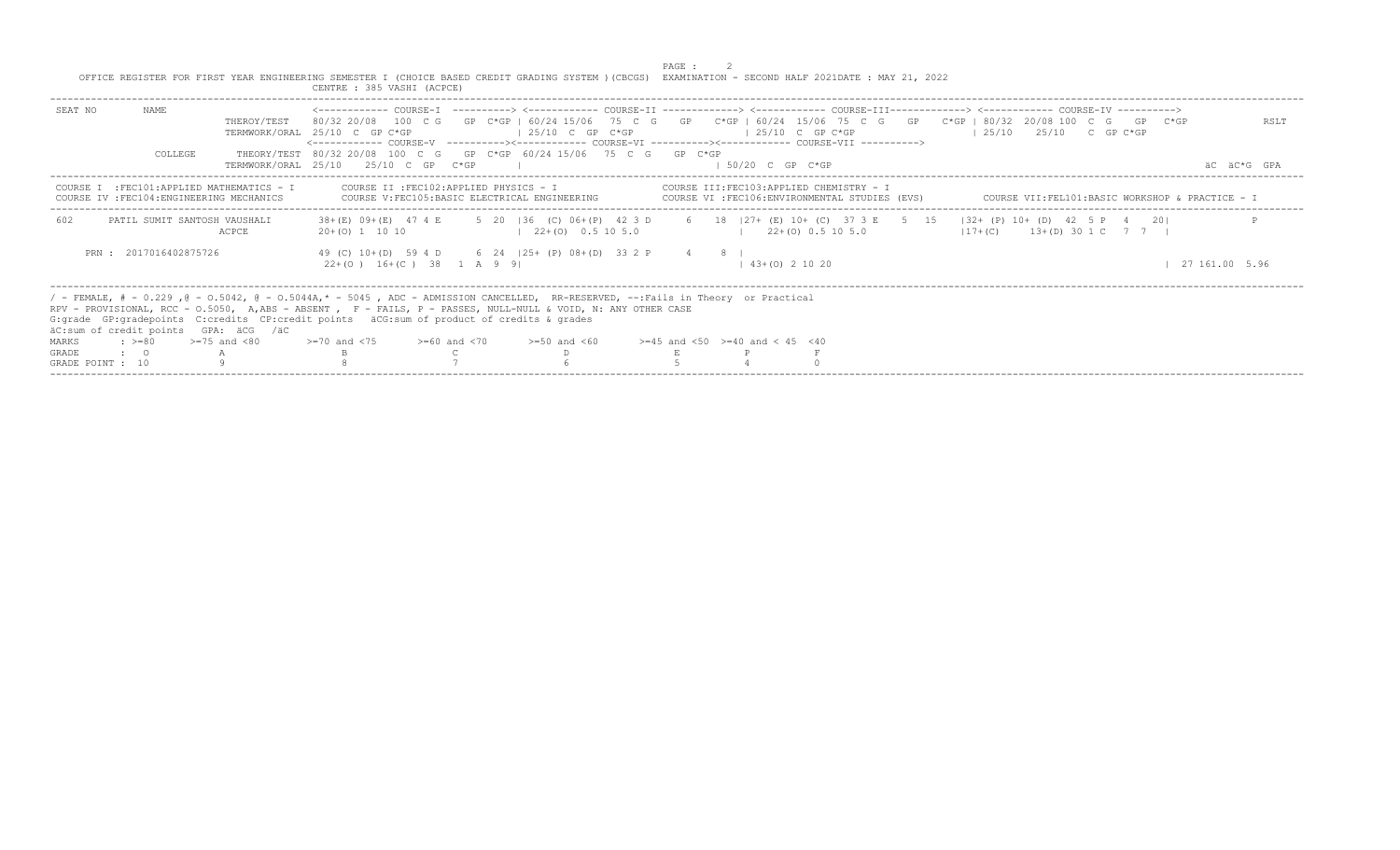|                                    |                                                                                         |                  | OFFICE REGISTER FOR FIRST YEAR ENGINEERING SEMESTER I (CHOICE BASED CREDIT GRADING SYSTEM ) (CBCGS) EXAMINATION - SECOND HALF 2021DATE : MAY 21, 2022<br>CENTRE : 443 RATNAGIRI (FAMT)                                                                                                                                                                                                 |                                                                                                                   | PAGE : |               |                                          |                                                                                              |                                                                                                                                                     |               |
|------------------------------------|-----------------------------------------------------------------------------------------|------------------|----------------------------------------------------------------------------------------------------------------------------------------------------------------------------------------------------------------------------------------------------------------------------------------------------------------------------------------------------------------------------------------|-------------------------------------------------------------------------------------------------------------------|--------|---------------|------------------------------------------|----------------------------------------------------------------------------------------------|-----------------------------------------------------------------------------------------------------------------------------------------------------|---------------|
| SEAT NO                            | <b>NAME</b>                                                                             | THEROY/TEST      | TERMWORK/ORAL 25/10 C GP C*GP<br><------------ COURSE-V ----------><----------- COURSE-VI ----------><----------- COURSE-VII ----------->                                                                                                                                                                                                                                              | $125/10$ C GP $C*GP$                                                                                              |        |               | $125/10$ C GP C*GP                       |                                                                                              | 80/32 20/08 100 C G GP C*GP   60/24 15/06 75 C G GP C*GP   60/24 15/06 75 C G GP C*GP   80/32 20/08 100 C G GP C*GP<br>$125/10$ $25/10$ C GP C*GP   | RSLT          |
|                                    | COLLEGE                                                                                 |                  | THEORY/TEST 80/32 20/08 100 C G GP C*GP 60/24 15/06 75 C G GP C*GP<br>TERMWORK/ORAL 25/10 25/10 C GP C*GP                                                                                                                                                                                                                                                                              |                                                                                                                   |        |               | $1.50/20$ C GP C*GP                      |                                                                                              |                                                                                                                                                     | äC äC*G GPA   |
|                                    | COURSE I : FEC101: APPLIED MATHEMATICS - I<br>COURSE IV : FEC104: ENGINEERING MECHANICS |                  | COURSE II : FEC102: APPLIED PHYSICS - I<br>COURSE V: FEC105: BASIC ELECTRICAL ENGINEERING                                                                                                                                                                                                                                                                                              |                                                                                                                   |        |               |                                          | COURSE III: FEC103: APPLIED CHEMISTRY - I<br>COURSE VI : FEC106: ENVIRONMENTAL STUDIES (EVS) | COURSE VII:FEL101:BASIC WORKSHOP & PRACTICE - I                                                                                                     |               |
| 603                                | ANDHARI CHIRAG MAHENDRA SNEHA                                                           | FAMT             | $20+ (0)$ 1 10 10                                                                                                                                                                                                                                                                                                                                                                      | $(19 + (A) 0.5 9 4.5)$ $(16 + (C) 0.5 7 3.5)$                                                                     |        |               |                                          |                                                                                              | 32+(P) 09+(E) 41 4 P 4 16 125+ (P) 08+(D) 33 3 P 4 12 124+ (P) 06+ (P) 30 3 P 4 12 133+ (P) 13+ (C) 46 5 E 5 251<br>$119+(A)$ $17+(C)$ 36 1 B 8 8 I |               |
|                                    | PRN: 2017016401916002                                                                   |                  | 32 (P) 11+(D) 43 4 P 4 16   24+ (P) 08+ (D) 32 2 P<br>$19+(A)$ $14+(D)$ 33 1 C 7 7                                                                                                                                                                                                                                                                                                     |                                                                                                                   |        | $4 \t 8 \t 1$ | $141+(0)21020$                           |                                                                                              |                                                                                                                                                     | 127142.005.26 |
| 604                                | PIMPALKAR ADITYA VISHWAS MANAS                                                          | FAMT             | $32+(P)$ 16+(0) 48 4 E<br>$22+(0)$ 1 10 10                                                                                                                                                                                                                                                                                                                                             | 5 20   24 (P) 07+(E) 31 3 P 4 12   26+ (P) 15+ (O) 41 3 D 6 18<br>$1 \quad 22 + (0) \quad 0.5 \quad 10 \quad 5.0$ |        |               |                                          | $1 \t23+100 \t0.5 \t10 \t5.0$                                                                | $ 32 + (P) 16 + (O) 48 5 E 5 25 $<br>$122+(0)$ 18 + (B) 40 1 0 10 10 1                                                                              |               |
|                                    | PRN: 2017016402984251                                                                   |                  | 32+(P) 17+(O) 49 4 E 5 20   30+ (D) 07+(E) 37 2 E 5 10  <br>$12+(E)$ $10+(P)$ 22 1 P 4 4                                                                                                                                                                                                                                                                                               |                                                                                                                   |        |               | $142+(0)21020$                           |                                                                                              |                                                                                                                                                     | 127159.005.89 |
| MARKS<br>GRADE<br>GRADE POINT : 10 | äC:sum of credit points GPA: äCG /äC<br>$\div$ >=80<br>$\cdot$ 0                        | $>=75$ and $<80$ | / - FEMALE, # - 0.229, @ - 0.5042, @ - 0.5044A,* - 5045, ADC - ADMISSION CANCELLED, RR-RESERVED, --:Fails in Theory or Practical<br>RPV - PROVISIONAL, RCC - 0.5050, A,ABS - ABSENT , F - FAILS, P - PASSES, NULL-NULL & VOID, N: ANY OTHER CASE<br>G: grade GP: gradepoints C: credits CP: credit points äCG: sum of product of credits & grades<br>$>=70$ and $<75$ $>=60$ and $<70$ | $>=50$ and $<60$                                                                                                  |        |               | $>=45$ and $<50$ $>=40$ and $< 45$ $<40$ |                                                                                              |                                                                                                                                                     |               |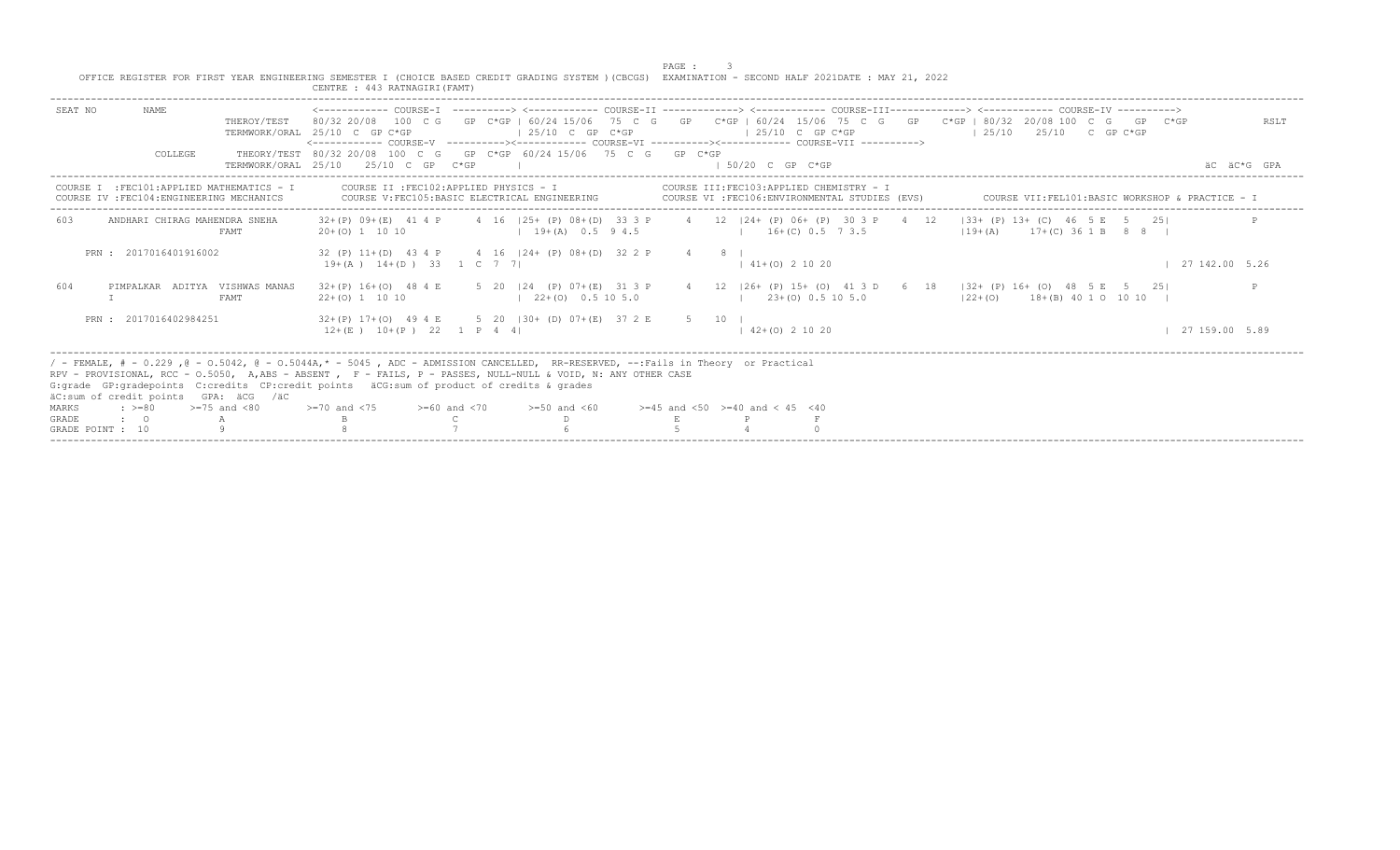|                  |                       |                                                                                        | OFFICE REGISTER FOR FIRST YEAR ENGINEERING SEMESTER I (CHOICE BASED CREDIT GRADING SYSTEM ) (CBCGS) EXAMINATION - SECOND HALF 2021DATE : MAY 21, 2022<br>CENTRE : 522 BANDRA (RIZVI)                                                                                                                                                                                                                                                                                                                  |                                                | PAGE : |                     |                                                                                            |  |                                                 |                  |
|------------------|-----------------------|----------------------------------------------------------------------------------------|-------------------------------------------------------------------------------------------------------------------------------------------------------------------------------------------------------------------------------------------------------------------------------------------------------------------------------------------------------------------------------------------------------------------------------------------------------------------------------------------------------|------------------------------------------------|--------|---------------------|--------------------------------------------------------------------------------------------|--|-------------------------------------------------|------------------|
| SEAT NO          | NAME                  | THEROY/TEST                                                                            | <------------ COURSE-T ----------> <----------- COURSE-TT -------------> <------------ COURSE-TTT------------> <------------ COURSE-TV -----------><br>80/32 20/08 100 C G GP C*GP   60/24 15/06 75 C G GP C*GP   60/24 15/06 75 C G GP C*GP   80/32 20/08 100 C G GP C*GP<br>TERMWORK/ORAL 25/10 C GP C*GP<br><------------ COURSE-V    ----------><----------- COURSE-VI    ----------><---------- COURSE-VII    ---------->><br>THEORY/TEST 80/32 20/08 100 C G GP C*GP 60/24 15/06 75 C G GP C*GP | $125/10$ C GP C*GP                             |        | $125/10$ C GP C*GP  |                                                                                            |  | $125/10$ $25/10$ C GP C*GP                      | RSLT             |
|                  | COLLEGE               |                                                                                        | TERMWORK/ORAL 25/10 25/10 C GP C*GP                                                                                                                                                                                                                                                                                                                                                                                                                                                                   |                                                |        | $1.50/20$ C GP C*GP |                                                                                            |  |                                                 | AC AC*G GPA      |
|                  |                       | COURSE I : FEC101:APPLIED MATHEMATICS - I<br>COURSE IV : FEC104: ENGINEERING MECHANICS | COURSE II : FEC102: APPLIED PHYSICS - I                                                                                                                                                                                                                                                                                                                                                                                                                                                               | COURSE V: FEC105: BASIC ELECTRICAL ENGINEERING |        |                     | COURSE III:FEC103:APPLIED CHEMISTRY - I<br>COURSE VI : FEC106: ENVIRONMENTAL STUDIES (EVS) |  | COURSE VII:FEL101:BASIC WORKSHOP & PRACTICE - I |                  |
| 605              |                       | HALDER MAINAK MURARI RANI<br>RTZVT                                                     | A (F) 12+(C) -- ---- -- --  35+ (D) 08+(D) 43 3 D 6 18  34+ (D) 07+ (E) 41 3 D 6 18   A (F) 14+ (B) -- ---- -- -- <br>$13+(D) 1 6 6$ $1 20+(O) 0.5 10 5.0$                                                                                                                                                                                                                                                                                                                                            |                                                |        |                     | $17+(C)$ 0.5 7 3.5                                                                         |  | $12+(E)$ $18+(B)$ 30 1 C 7 7 1                  |                  |
|                  | PRN: 2016016400199913 |                                                                                        | 48+(C) 09+(E) 57 4 D 6 24   45+ (A) 11+(B) 56 2 B 8 16  <br>$15+(C)$ $12+(E)$ 27 1 D 6 6                                                                                                                                                                                                                                                                                                                                                                                                              |                                                |        | $138+(A) 2918$      |                                                                                            |  |                                                 | $18$ $121.50$ -- |
|                  |                       | äC:sum of credit points GPA: äCG /äC                                                   | / - FEMALE, # - 0.229, @ - 0.5042, @ - 0.5044A,* - 5045, ADC - ADMISSION CANCELLED, RR-RESERVED, --:Fails in Theory or Practical<br>RPV - PROVISIONAL, RCC - 0.5050, A,ABS - ABSENT , F - FAILS, P - PASSES, NULL-NULL & VOID, N: ANY OTHER CASE<br>G: qrade GP: qradepoints C: credits CP: credit points äCG: sum of product of credits & qrades                                                                                                                                                     |                                                |        |                     |                                                                                            |  |                                                 |                  |
| MARKS            | $: >=80$              | $>=75$ and $< 80$                                                                      | $> = 70$ and $< 75$ $> = 60$ and $< 70$ $> = 50$ and $< 60$ $> = 45$ and $< 50$ $> = 40$ and $< 45$ $< 40$                                                                                                                                                                                                                                                                                                                                                                                            |                                                |        |                     |                                                                                            |  |                                                 |                  |
| GRADE            | $\cdot$ 0             |                                                                                        |                                                                                                                                                                                                                                                                                                                                                                                                                                                                                                       |                                                |        |                     |                                                                                            |  |                                                 |                  |
| GRADE POINT : 10 |                       |                                                                                        |                                                                                                                                                                                                                                                                                                                                                                                                                                                                                                       |                                                |        |                     |                                                                                            |  |                                                 |                  |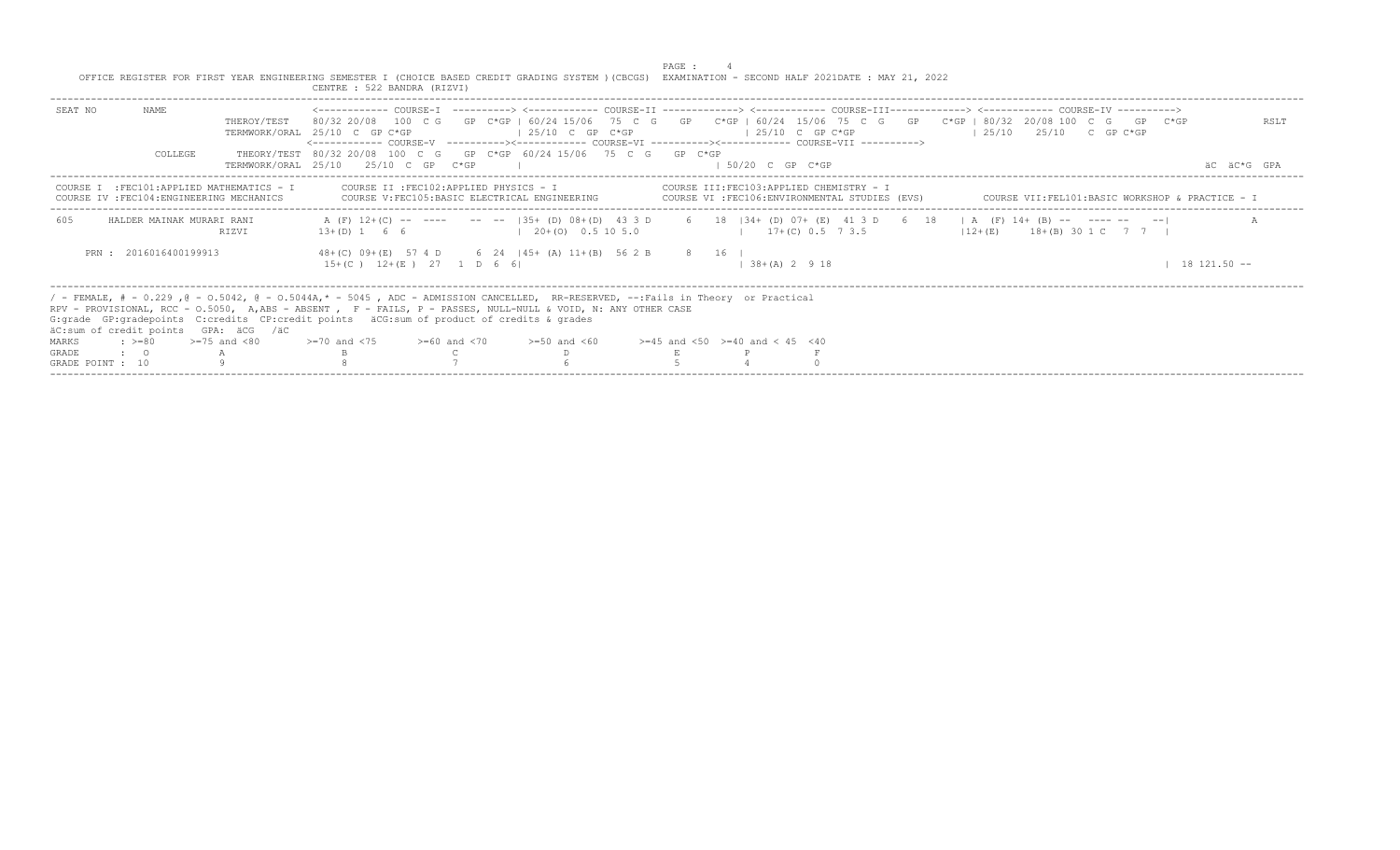|                |                                              |                                                                                         | CENTRE : 561 PANVEL (PIITE)                                                                                                                                                                                                                                                                                                                                           |                   |                                                           | PAGE : | $-5$<br>OFFICE REGISTER FOR FIRST YEAR ENGINEERING SEMESTER I (CHOICE BASED CREDIT GRADING SYSTEM ) (CBCGS) EXAMINATION - SECOND HALF 2021DATE : MAY 21, 2022                                                                                                                                         |               |
|----------------|----------------------------------------------|-----------------------------------------------------------------------------------------|-----------------------------------------------------------------------------------------------------------------------------------------------------------------------------------------------------------------------------------------------------------------------------------------------------------------------------------------------------------------------|-------------------|-----------------------------------------------------------|--------|-------------------------------------------------------------------------------------------------------------------------------------------------------------------------------------------------------------------------------------------------------------------------------------------------------|---------------|
| SEAT NO        | <b>NAME</b>                                  | THEROY/TEST                                                                             | TERMWORK/ORAL 25/10 C GP C*GP                                                                                                                                                                                                                                                                                                                                         |                   | $\vert$ 25/10 C GP C*GP                                   |        | 80/32 20/08 100 C G GP C*GP   60/24 15/06 75 C G GP C*GP   60/24 15/06 75 C G GP C*GP   80/32 20/08 100 C G GP<br>$C*GP$<br>$125/10$ C GP C*GP<br>125/10<br>25/10 C GP C*GP<br><------------ COURSE-V    ----------><-----------    COURSE-VI    -----------><----------    COURSE-VII    ----------> | RSLT          |
|                | COLLEGE                                      |                                                                                         | THEORY/TEST 80/32 20/08 100 C G GP C*GP 60/24 15/06 75 C G GP C*GP<br>TERMWORK/ORAL 25/10 25/10 C GP C*GP                                                                                                                                                                                                                                                             |                   |                                                           |        | $1.50/20$ C GP C*GP                                                                                                                                                                                                                                                                                   | äC*G GPA      |
|                |                                              | COURSE I : FEC101: APPLIED MATHEMATICS - I<br>COURSE IV : FEC104: ENGINEERING MECHANICS | COURSE II : FEC102: APPLIED PHYSICS - I<br>COURSE V: FEC105: BASIC ELECTRICAL ENGINEERING                                                                                                                                                                                                                                                                             |                   |                                                           |        | COURSE III: FEC103: APPLIED CHEMISTRY - 1<br>COURSE VI : FEC106: ENVIRONMENTAL STUDIES (EVS)<br>COURSE VII: FELLOL: BASIC WORKSHOP & PRACTICE - I                                                                                                                                                     |               |
| 606            |                                              | NAIR SIDDHARTH VENUGOPAL SAJITA<br>PIITE                                                | $33+(P)$ 12+(C) 45 4 E<br>$22+(0)$ 1 10 10                                                                                                                                                                                                                                                                                                                            |                   | $120+(0)0.5105.0$                                         |        | 5 20 134+ (D) 07+ (E) 41 3 D 6 18 144+ (B) 14+ (O) 58 3 A 9 27<br>$132+$ (P) $16+$ (O) $48$ 5 E 5 25<br>$1 \t24+(0) \t0.5 \t10 \t5.0$<br>$ 21+(0)$ $22+(0)$ 43 1 0 10 10                                                                                                                              |               |
|                | PRN: 2017016402277951                        |                                                                                         | 47 (D) 13+(C) 60 4 C 7 28   46+ (A) 14+(0) 60 2 0<br>$21+ (0)$ $20+ (0)$ $41$ 1 0 10 10                                                                                                                                                                                                                                                                               |                   |                                                           | 10     | $20 \quad 1$<br>$145+(0)21020$                                                                                                                                                                                                                                                                        | 127198.007.33 |
| 607            |                                              | NARVEKAR AAVISHKAR SUDHIR ASMITA<br>PIITE                                               | 32 (P) 08+ (P) 40 4 P<br>$18+(B)$ 1 8 8                                                                                                                                                                                                                                                                                                                               |                   | 4 16   28 + (E) 08 + (D) 36 3 E<br>$1, 13+(D), 0.5, 63.0$ |        | 5 15   41+ (C) 07+ (E) 48 3 C 7 21   32+ (P) 08+ (P) 40 5 P 4<br>201<br>$17+(C)$ 0.5 7 3.5<br>$12+(E)$ $12+(E)$ $24$ 1 E 5 5                                                                                                                                                                          |               |
|                | PRN: 2016016402379772                        |                                                                                         | $51+(C)$ $13+(C)$ 64 4 C<br>$12+(E)$ $12+(E)$ $24$ 1 E 5 5                                                                                                                                                                                                                                                                                                            |                   | 7 28   25+ (P) 06+ (P) 31 2 P                             | 4 -    | 8 <sub>1</sub><br>$133+(C) 2714$                                                                                                                                                                                                                                                                      | 127146.505.43 |
| 608            |                                              | POOJARY ANVIT ARUN SUNITA<br>PIITE                                                      | $32+(P)$ 12+(C) 44 4 P<br>$20+(0)$ 1 10 10                                                                                                                                                                                                                                                                                                                            |                   | 4 16 125+ (P) 09+ (C) 34 3 E<br>$122+(0)0.5105.0$         |        | 5 15 124+ (P) 10+ (C) 34 3 E 5 15 122F (F) 12+ (C) -- ---- -- -- <br>$17+(C)$ 0.5 7 3.5<br>$118+(B)$ $10+(P)$ 28 1 D 6 6 I                                                                                                                                                                            |               |
|                | PRN: 2017016402277796                        |                                                                                         | $35+(P)$ 08+(P) 43 4 P 4 16   31+ (D) 10+(C) 41 2 D<br>$14+(D)$ $13+(D)$ $27$ 1 D 6 6                                                                                                                                                                                                                                                                                 |                   |                                                           | 6 12   | $142+(0)21020$                                                                                                                                                                                                                                                                                        | $122124.50 -$ |
| MARKS<br>GRADE | $\div$ >=80<br>$\cdot$ 0<br>GRADE POINT : 10 | äC:sum of credit points GPA: äCG /äC<br>$>=75$ and $< 80$                               | / - FEMALE, # - 0.229, @ - 0.5042, @ - 0.5044A,* - 5045, ADC - ADMISSION CANCELLED, RR-RESERVED, --:Fails in Theory or Practical<br>RPV - PROVISIONAL, RCC - 0.5050, A,ABS - ABSENT , F - FAILS, P - PASSES, NULL-NULL & VOID, N: ANY OTHER CASE<br>G: grade GP: gradepoints C: credits CP: credit points äCG: sum of product of credits & grades<br>$>=70$ and $<75$ | $>=60$ and $< 70$ | $>=50$ and $<60$                                          |        | $>=45$ and $<50$ $>=40$ and $< 45$ $<40$                                                                                                                                                                                                                                                              |               |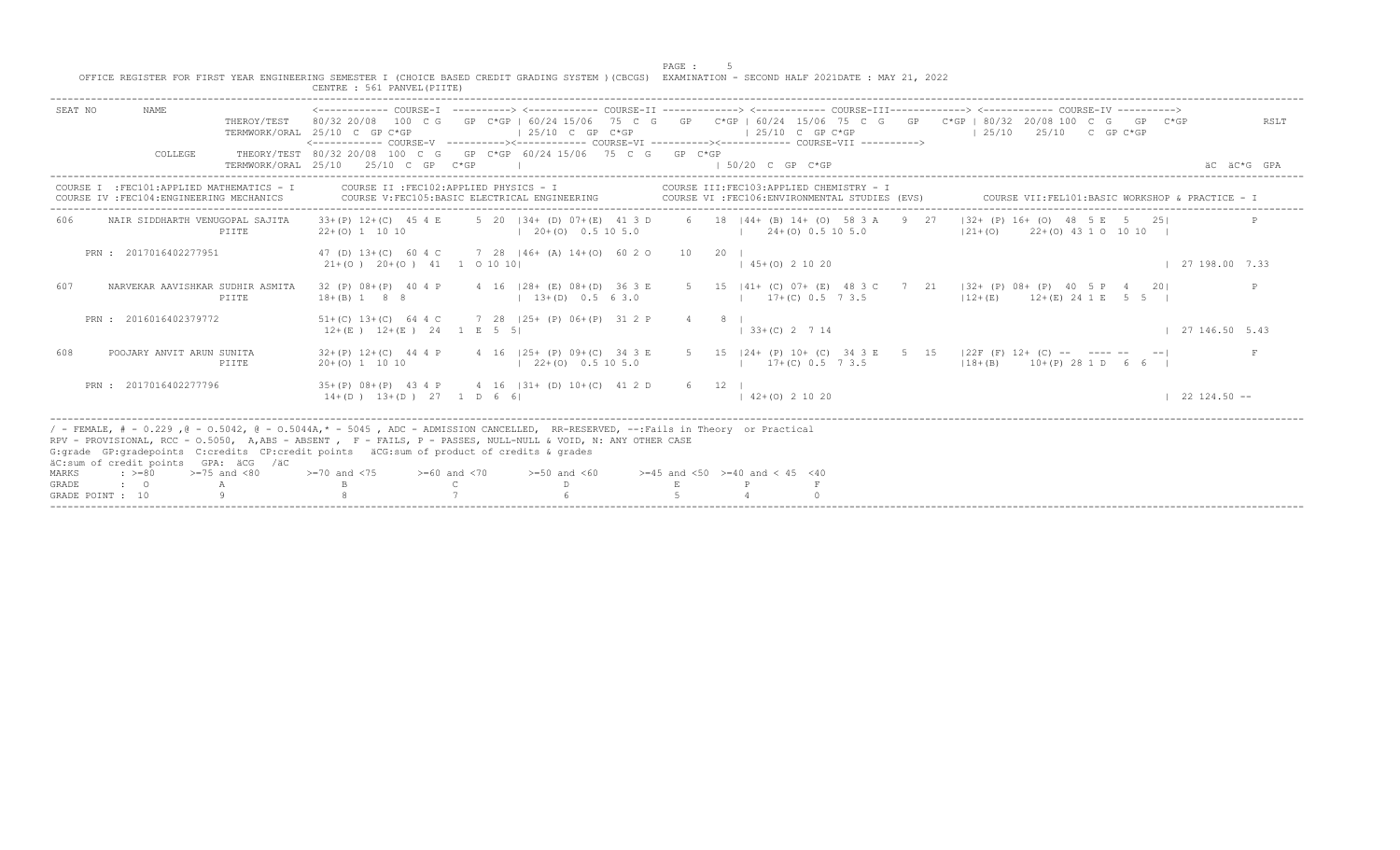|                  |                                       |                                                                                        | OFFICE REGISTER FOR FIRST YEAR ENGINEERING SEMESTER I (CHOICE BASED CREDIT GRADING SYSTEM ) (CBCGS) EXAMINATION - SECOND HALF 2021DATE : MAY 21, 2022<br>CENTRE : 802 PALGHAR (THEEM)                                                                                                                                                                                                                                                                                                                                                              |                       | PAGE : |                                           |                                                                                            |                                                                                                                                                         |                     |
|------------------|---------------------------------------|----------------------------------------------------------------------------------------|----------------------------------------------------------------------------------------------------------------------------------------------------------------------------------------------------------------------------------------------------------------------------------------------------------------------------------------------------------------------------------------------------------------------------------------------------------------------------------------------------------------------------------------------------|-----------------------|--------|-------------------------------------------|--------------------------------------------------------------------------------------------|---------------------------------------------------------------------------------------------------------------------------------------------------------|---------------------|
| SEAT NO          | NAME<br>COLLEGE                       | THEROY/TEST                                                                            | <------------ COURSE-T ----------> <----------- COURSE-TT -------------> <------------ COURSE-TTT------------> <------------ COURSE-TV -----------><br>80/32 20/08 100 C G GP C*GP I 60/24 15/06 75 C G GP C*GP   60/24 15/06 75 C G GP C*GP   80/32 20/08 100 C G GP C*GP<br>TERMWORK/ORAL 25/10 C GP C*GP<br><------------ COURSE-V    ----------><-----------    COURSE-VI    -----------><----------    COURSE-VII    ----------><br>THEORY/TEST 80/32 20/08 100 C G GP C*GP 60/24 15/06 75 C G GP C*GP<br>TERMWORK/ORAL 25/10 25/10 C GP C*GP | $125/10$ C GP C*GP    |        | $125/10$ C GP C*GP<br>$1.50/20$ C GP C*GP |                                                                                            | $125/10$ $25/10$ C GP C*GP                                                                                                                              | RSLT<br>AC AC*G GPA |
|                  |                                       | COURSE I : FEC101:APPLIED MATHEMATICS - I<br>COURSE IV : FEC104: ENGINEERING MECHANICS | COURSE II : FEC102: APPLIED PHYSICS - I<br>COURSE V: FEC105: BASIC ELECTRICAL ENGINEERING                                                                                                                                                                                                                                                                                                                                                                                                                                                          |                       |        |                                           | COURSE III:FEC103:APPLIED CHEMISTRY - I<br>COURSE VI : FEC106: ENVIRONMENTAL STUDIES (EVS) | COURSE VII:FEL101:BASIC WORKSHOP & PRACTICE - I                                                                                                         |                     |
| 609              |                                       | /SINGH AISHWARYA JITENDRA NITU<br><b>THEEM</b>                                         | $20+(0)$ 1 10 10                                                                                                                                                                                                                                                                                                                                                                                                                                                                                                                                   | $(20+ (0) 0.5 10 5.0$ |        |                                           | $(23+ (0) 0.5 10 5.0)$                                                                     | 32+(P) 09+(E) 41 4 P 4 16   24+ (P) 07+(E) 31 3 P 4 12   24+ (P) 07+ (E) 31 3 P 4 12   32 (P) 12+ (C) 44 5 P 4 20 <br>$118+(B)$ $13+(D)$ $31 1 C$ 7 7 1 |                     |
|                  | PRN: 2017016402984525                 |                                                                                        | 35+(P) 13+(C) 48 4 E 5 20   32+ (D) 08+(D) 40 2 D 6 12  <br>$17+(C)$ $15+(C)$ $32$ 1 C 7 7                                                                                                                                                                                                                                                                                                                                                                                                                                                         |                       |        |                                           | $1, 39+(A), 2, 9, 18$                                                                      |                                                                                                                                                         | 27 144.00 5.33      |
| MARKS<br>GRADE   | $\cdot$ $> = 80$<br>$\cdot$ $\cdot$ 0 | äC:sum of credit points GPA: äCG /äC<br>$>=75$ and $<80$                               | / - FEMALE, # - 0.229, @ - 0.5042, @ - 0.5044A,* - 5045, ADC - ADMISSION CANCELLED, RR-RESERVED, --:Fails in Theory or Practical<br>RPV - PROVISIONAL, RCC - 0.5050, A,ABS - ABSENT , F - FAILS, P - PASSES, NULL-NULL & VOID, N: ANY OTHER CASE<br>G: grade GP: gradepoints C: credits CP: credit points äCG: sum of product of credits & grades<br>$\ge$ =70 and <75 $\ge$ =60 and <70 $\ge$ =50 and <60 $\ge$ =45 and <50 $\ge$ =40 and < 45 <40                                                                                                |                       |        |                                           |                                                                                            |                                                                                                                                                         |                     |
| GRADE POINT : 10 |                                       |                                                                                        |                                                                                                                                                                                                                                                                                                                                                                                                                                                                                                                                                    |                       |        |                                           |                                                                                            |                                                                                                                                                         |                     |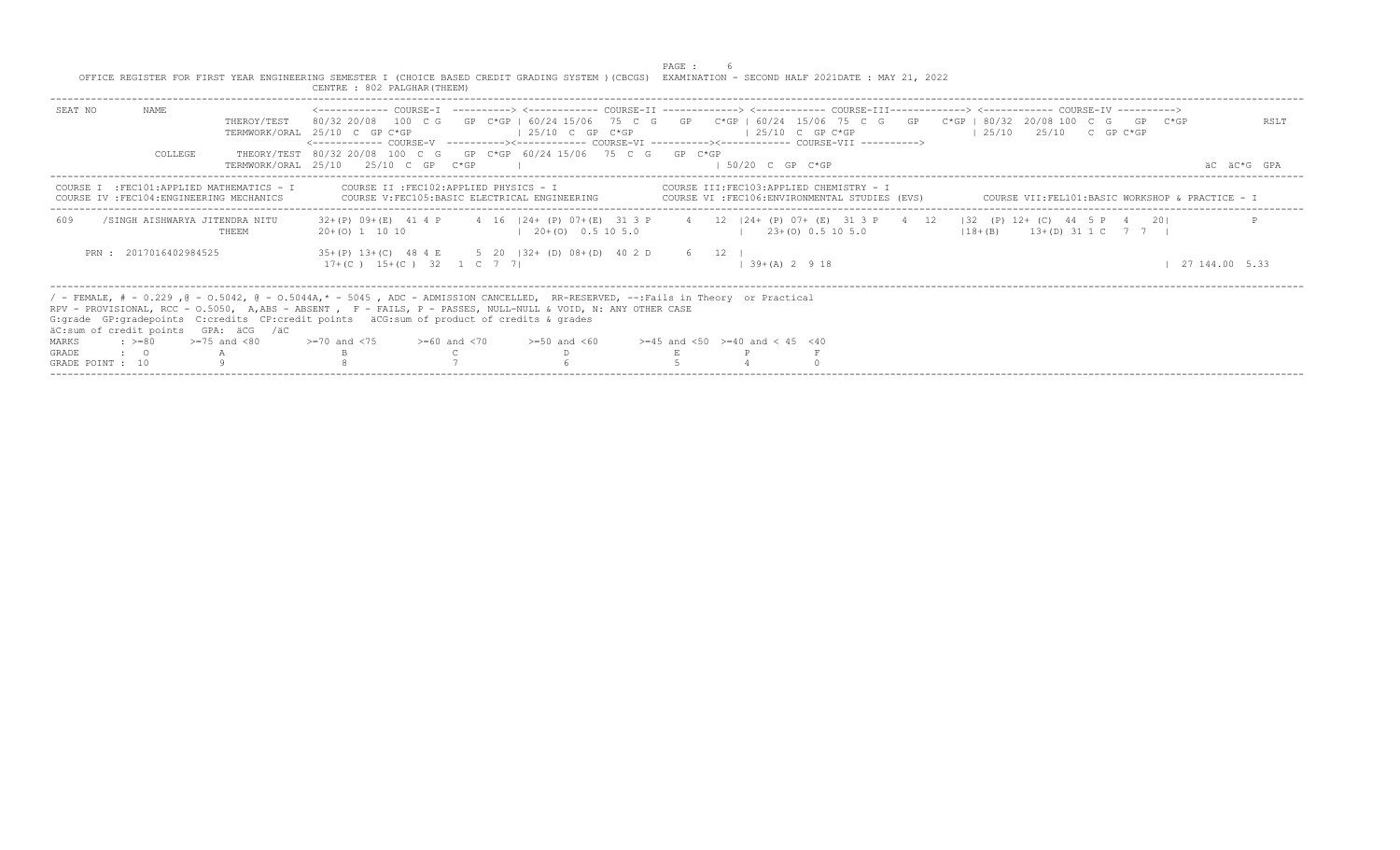|                                  |                       |                                                                                         | OFFICE REGISTER FOR FIRST YEAR ENGINEERING SEMESTER I (CHOICE BASED CREDIT GRADING SYSTEM ) (CBCGS) EXAMINATION - SECOND HALF 2021DATE : MAY 21, 2022<br>CENTRE : 822 KHALAPUR (PILLAI)                                                                                                                                                                                                                                                                                                                     |                    | PAGE : |                     |                                                                                            |                                                 |                                   |  |                  |
|----------------------------------|-----------------------|-----------------------------------------------------------------------------------------|-------------------------------------------------------------------------------------------------------------------------------------------------------------------------------------------------------------------------------------------------------------------------------------------------------------------------------------------------------------------------------------------------------------------------------------------------------------------------------------------------------------|--------------------|--------|---------------------|--------------------------------------------------------------------------------------------|-------------------------------------------------|-----------------------------------|--|------------------|
| SEAT NO                          | NAME<br>COLLEGE       | THEROY/TEST                                                                             | <------------ COURSE-T ----------> <----------- COURSE-TT -------------> <------------ COURSE-TTT------------> <------------ COURSE-TV ----------><br>80/32 20/08 100 C G GP C*GP   60/24 15/06 75 C G GP C*GP   60/24 15/06 75 C G GP C*GP   80/32 20/08 100 C G GP C*GP<br>TERMWORK/ORAL 25/10 C GP C*GP<br><------------- COURSE-V    ----------><-----------    COURSE-VI    -----------><----------    COURSE-VII    ----------><br>THEORY/TEST 80/32 20/08 100 C G GP C*GP 60/24 15/06 75 C G GP C*GP | $125/10$ C GP C*GP |        | $125/10$ C GP C*GP  |                                                                                            | $125/10$ $25/10$ C GP C*GP                      |                                   |  | RSLT             |
|                                  |                       |                                                                                         | TERMWORK/ORAL 25/10 25/10 C GP C*GP                                                                                                                                                                                                                                                                                                                                                                                                                                                                         |                    |        | $1.50/20$ C GP C*GP |                                                                                            |                                                 |                                   |  | AC AC*G GPA      |
|                                  |                       | COURSE I : FEC101: APPLIED MATHEMATICS - I<br>COURSE IV : FEC104: ENGINEERING MECHANICS | COURSE II : FEC102: APPLIED PHYSICS - I<br>COURSE V: FEC105: BASIC ELECTRICAL ENGINEERING                                                                                                                                                                                                                                                                                                                                                                                                                   |                    |        |                     | COURSE III:FEC103:APPLIED CHEMISTRY - I<br>COURSE VI : FEC106: ENVIRONMENTAL STUDIES (EVS) | COURSE VII:FEL101:BASIC WORKSHOP & PRACTICE - I |                                   |  |                  |
| 610                              | <b>T.AXMT</b>         | MAILARAM ANVESH RAJESHWAR BHAGYA<br>PILLAI'S                                            | 22F(F) 08+(P) -- ---- -- --  31+(D) 08+(D) 39 3 D 6 18  26+(P) 10+(C) 36 3 E 5 15  38+(E) 08+(P) 46 5 E 5 25 <br>$13+(D) 1 6 6$ $17+(C) 0.5 7 3.5$                                                                                                                                                                                                                                                                                                                                                          |                    |        |                     | $1 \t20+ (0) \t0.5 \t10 \t5.0$                                                             |                                                 | $120+ (0)$ $16+ (C)$ 36 1 B 8 8 I |  |                  |
|                                  | PRN: 2016016402173796 |                                                                                         | 58+(B) 08+(P) 66 4 C 7 28   24+ (P) 10+(C) 34 2 E 5 10  <br>$19+(A)$ $17+(C)$ 36 1 B 8 8                                                                                                                                                                                                                                                                                                                                                                                                                    |                    |        | $139+(A)2918$       |                                                                                            |                                                 |                                   |  | $23\ 144.50 - -$ |
|                                  |                       | äC:sum of credit points GPA: äCG /äC                                                    | / - FEMALE, # - 0.229 , @ - 0.5042, @ - 0.5044A,* - 5045 , ADC - ADMISSION CANCELLED, RR-RESERVED, --:Fails in Theory or Practical<br>RPV - PROVISIONAL, RCC - 0.5050, A,ABS - ABSENT , F - FAILS, P - PASSES, NULL-NULL & VOID, N: ANY OTHER CASE<br>G: grade GP: gradepoints C: credits CP: credit points äCG: sum of product of credits & grades                                                                                                                                                         |                    |        |                     |                                                                                            |                                                 |                                   |  |                  |
| MARKS                            | $\cdot$ >=80          | $>=75$ and $< 80$                                                                       | $>1$ 20 and $<$ 75 $>$ $>160$ and $<$ 70 $>$ $>150$ and $<$ 60 $>$ $>145$ and $<$ 50 $>$ $=$ 40 and $<$ 45 $<$ 40                                                                                                                                                                                                                                                                                                                                                                                           |                    |        |                     |                                                                                            |                                                 |                                   |  |                  |
| <b>GRADE</b><br>GRADE POINT : 10 | $\cdot$ $\cdot$ 0     |                                                                                         |                                                                                                                                                                                                                                                                                                                                                                                                                                                                                                             |                    |        |                     |                                                                                            |                                                 |                                   |  |                  |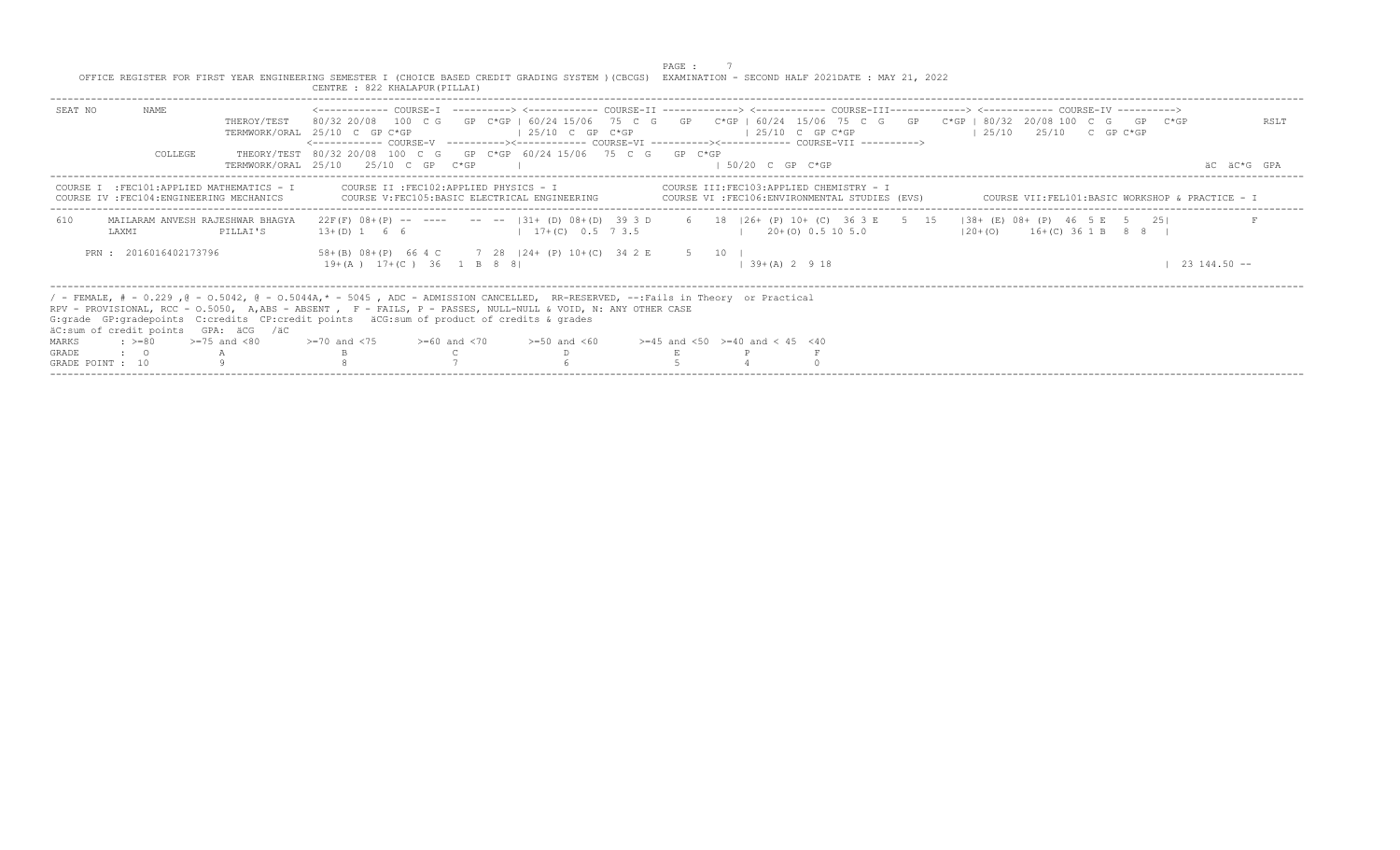|                                                                                                                                                                                                                                                                                                                                                                                                                  |                   | CENTRE : 857 DILKAP                                                                                                                         |                                         | PAGE : | OFFICE REGISTER FOR FIRST YEAR ENGINEERING SEMESTER I (CHOICE BASED CREDIT GRADING SYSTEM ) (CBCGS) EXAMINATION - SECOND HALF 2021DATE : MAY 21, 2022               |                                                                                                                                                                                                                                                                                                         |                     |
|------------------------------------------------------------------------------------------------------------------------------------------------------------------------------------------------------------------------------------------------------------------------------------------------------------------------------------------------------------------------------------------------------------------|-------------------|---------------------------------------------------------------------------------------------------------------------------------------------|-----------------------------------------|--------|---------------------------------------------------------------------------------------------------------------------------------------------------------------------|---------------------------------------------------------------------------------------------------------------------------------------------------------------------------------------------------------------------------------------------------------------------------------------------------------|---------------------|
| SEAT NO<br>NAME<br>COLLEGE                                                                                                                                                                                                                                                                                                                                                                                       | THEROY/TEST       | TERMWORK/ORAL 25/10 C GP C*GP<br>THEORY/TEST 80/32 20/08 100 C G GP C*GP 60/24 15/06 75 C G GP C*GP<br>TERMWORK/ORAT, 25/10 25/10 C GP C*GP | $125/10$ C GP C*GP                      |        | $125/10$ C GP C*GP<br><------------ COURSE-V    ----------><-----------    COURSE-VI    -----------><----------    COURSE-VII    ----------><br>$1.50/20$ C GP C*GP | <------------ COURSE-T ----------> <----------- COURSE-TT -------------> <------------ COURSE-TTT------------> <------------ COURSE-TV ----------><br>80/32 20/08 100 C G GP C*GP I 60/24 15/06 75 C G GP C*GP   60/24 15/06 75 C G GP C*GP   80/32 20/08 100 C G GP C*GP<br>$125/10$ $25/10$ C GP C*GP | RSLT<br>AC AC*G GPA |
| COURSE I : FEC101: APPLIED MATHEMATICS - I<br>COURSE IV : FEC104: ENGINEERING MECHANICS                                                                                                                                                                                                                                                                                                                          |                   | COURSE V: FEC105: BASIC ELECTRICAL ENGINEERING                                                                                              | COURSE II : FEC102: APPLIED PHYSICS - I |        | COURSE III:FEC103:APPLIED CHEMISTRY - I<br>COURSE VI :FEC106:ENVIRONMENTAL STUDIES (EVS)                                                                            | COURSE VII:FEL101:BASIC WORKSHOP & PRACTICE - I                                                                                                                                                                                                                                                         |                     |
| WARGHADE ANIKET YASHWANT PREMA<br>611                                                                                                                                                                                                                                                                                                                                                                            | DILKAP            | $13+(D)$ 1 6 6 1 $13+(D)$ 0.5 6 3.0 1 $12+(E)$ 0.5 5 2.5                                                                                    |                                         |        |                                                                                                                                                                     | 32+(P) 12+(C) 44 4 P 4 16   27+ (E) 08+(D) 35 3 E 5 15   31+ (D) 06+ (P) 37 3 E 5 15   67 (O) 12+ (C) 79 5 A 9 45<br>$116 + (C)$ $10 + (P)$ 26 1 D 6 6 I                                                                                                                                                |                     |
| PRN: 2016016400644357                                                                                                                                                                                                                                                                                                                                                                                            |                   | 77+(0) 10+(D) 87 4 0 10 40   28+ (E) 06+ (P) 34 2 E 5 10  <br>$13+(D)$ $14+(D)$ $27$ 1 D 6 6                                                |                                         |        | $1, 31+(C)$ 2 7 14                                                                                                                                                  |                                                                                                                                                                                                                                                                                                         | 27 178.50 6.61      |
| / - FEMALE, # - 0.229, @ - 0.5042, @ - 0.5044A,* - 5045, ADC - ADMISSION CANCELLED, RR-RESERVED, --:Fails in Theory or Practical<br>RPV - PROVISIONAL, RCC - 0.5050, A.ABS - ABSENT , F - FAILS, P - PASSES, NULL-NULL & VOID, N: ANY OTHER CASE<br>G: grade GP: gradepoints C: credits CP: credit points äCG: sum of product of credits & grades<br>äC:sum of credit points GPA: äCG /äC<br>MARKS<br>$: z = 80$ | $>=75$ and $< 80$ | $> = 70$ and $< 75$ $> = 60$ and $< 70$ $> = 50$ and $< 60$ $> = 45$ and $< 50$ $> = 40$ and $< 45$ $< 40$                                  |                                         |        |                                                                                                                                                                     |                                                                                                                                                                                                                                                                                                         |                     |
| <b>GRADE</b><br>$\cdot$ 0                                                                                                                                                                                                                                                                                                                                                                                        |                   |                                                                                                                                             |                                         |        |                                                                                                                                                                     |                                                                                                                                                                                                                                                                                                         |                     |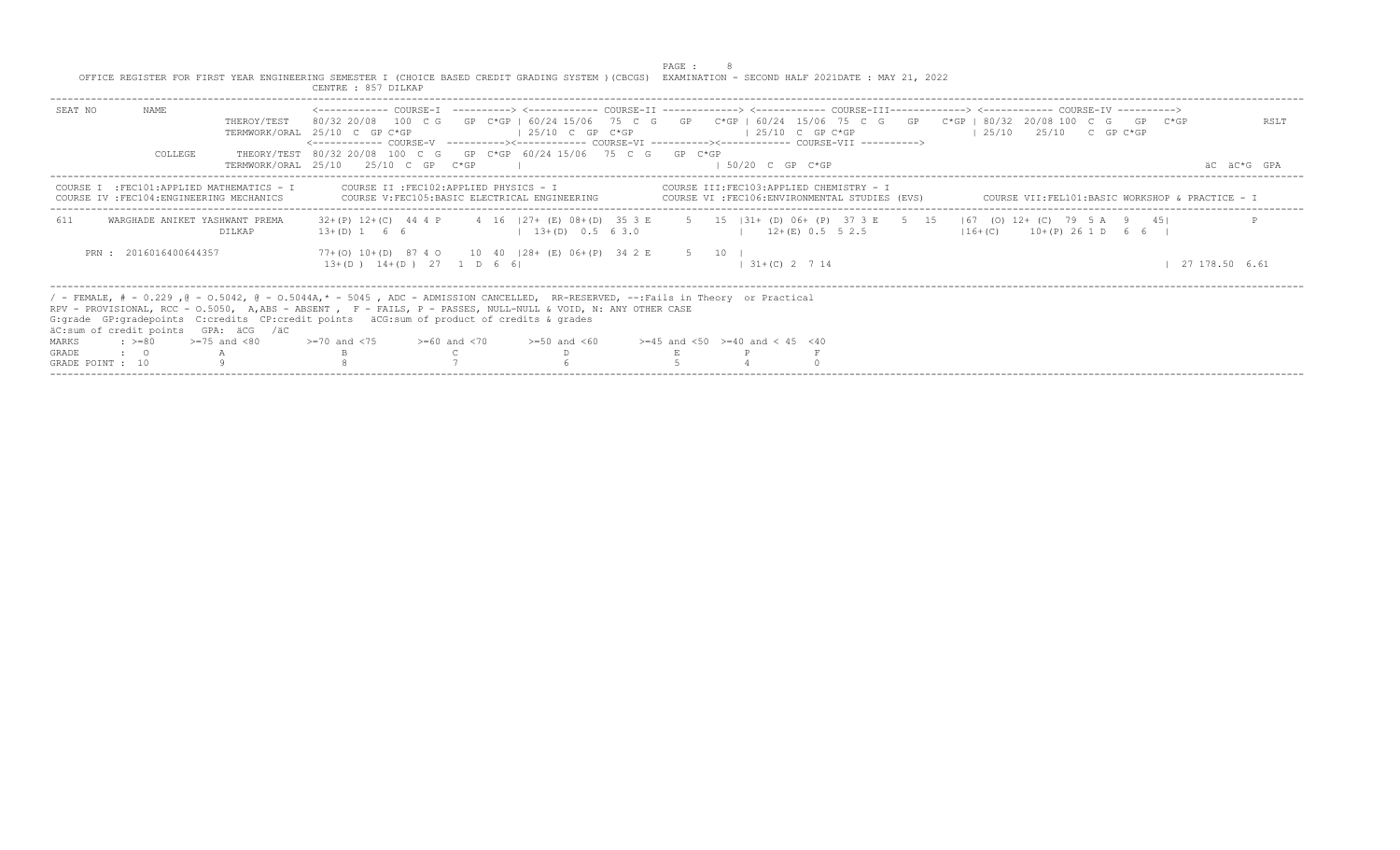|                                                                                                                                                       | PAGE : |
|-------------------------------------------------------------------------------------------------------------------------------------------------------|--------|
| OFFICE REGISTER FOR FIRST YEAR ENGINEERING SEMESTER I (CHOICE BASED CREDIT GRADING SYSTEM ) (CBCGS) EXAMINATION - SECOND HALF 2021DATE : MAY 21, 2022 |        |
| CENTRE . 995 NEW HORIZON INST                                                                                                                         |        |

| SEAT NO               | NAME.                         | THEROY/TEST                                                                                                                                                                                                                                                                                                                                                                                                                                                                        | 80/32 20/08 100 C G GP C*GP   60/24 15/06 75 C G GP C*GP   60/24 15/06 75 C G GP C*GP   80/32 20/08 100 C G GP C*GP<br>TERMWORK/ORAI, 25/10 C GP C*GP<br><------------ COURSE-V ----------><----------- COURSE-VI ----------><------------ COURSE-VII ----------> |                                         | $125/10$ C GP C*GP                                                                                                 |                                          | $125/10$ C GP C*GP |                            |                                                                                            | $125/10$ $25/10$ C GP C*GP |                         |  | RSLT                                            |
|-----------------------|-------------------------------|------------------------------------------------------------------------------------------------------------------------------------------------------------------------------------------------------------------------------------------------------------------------------------------------------------------------------------------------------------------------------------------------------------------------------------------------------------------------------------|-------------------------------------------------------------------------------------------------------------------------------------------------------------------------------------------------------------------------------------------------------------------|-----------------------------------------|--------------------------------------------------------------------------------------------------------------------|------------------------------------------|--------------------|----------------------------|--------------------------------------------------------------------------------------------|----------------------------|-------------------------|--|-------------------------------------------------|
|                       | COLLEGE                       |                                                                                                                                                                                                                                                                                                                                                                                                                                                                                    | THEORY/TEST 80/32 20/08 100 C G GP C*GP 60/24 15/06 75 C G GP C*GP<br>TERMWORK/ORAL 25/10 25/10 C GP C*GP                                                                                                                                                         |                                         |                                                                                                                    |                                          |                    | $1.50/20$ C GP C*GP        |                                                                                            |                            |                         |  | äC äC*G GPA                                     |
| COURSE.               |                               | I : FEC101: APPLIED MATHEMATICS - I<br>COURSE IV : FEC104: ENGINEERING MECHANICS                                                                                                                                                                                                                                                                                                                                                                                                   |                                                                                                                                                                                                                                                                   | COURSE II : FEC102: APPLIED PHYSICS - I | COURSE V: FEC105: BASIC ELECTRICAL ENGINEERING                                                                     |                                          |                    |                            | COURSE III: FEC103: APPLIED CHEMISTRY - I<br>COURSE VI :FEC106:ENVIRONMENTAL STUDIES (EVS) |                            |                         |  | COURSE VII:FEL101:BASIC WORKSHOP & PRACTICE - I |
| 612                   | SARDAR NIHAL SUDHIR SHUBHADA  | NEW HORIZO                                                                                                                                                                                                                                                                                                                                                                                                                                                                         | $32+(P)$ 11+(D) 43 4 P<br>$23+(0)$ 1 10 10                                                                                                                                                                                                                        |                                         | 4 16   A (F) 07+(E) -- ---- -- --  48+ (O) 06+ (P) 54 3 B 8 24   32+ (P) 08+ (P) 40 5 P 4 20 <br>$121+(0)0.5105.0$ |                                          |                    |                            | $17+(C)$ 0.5 7 3.5                                                                         |                            | $115+(C)$ 20+(0) 35 1 B |  |                                                 |
|                       | PRN: 2017016402611284         |                                                                                                                                                                                                                                                                                                                                                                                                                                                                                    |                                                                                                                                                                                                                                                                   | $21+ (0)$ $18+ (B)$ 39 1 A 9 9          | $32+(P)$ $14+(B)$ $464E$ 5 20 $ 24+(P)$ $07+(E)$ 31 2 P 4 8                                                        |                                          |                    | $(1, 40 + (0), 2, 10, 20)$ |                                                                                            |                            |                         |  | $24$ 143.50 $-$                                 |
| MARKS<br><b>GRADE</b> | $\cdot$ 0<br>GRADE POINT : 10 | / - FEMALE, # - 0.229 ,@ - 0.5042, @ - 0.5044A,* - 5045 , ADC - ADMISSION CANCELLED, RR-RESERVED, --:Fails in Theory or Practical<br>RPV - PROVISIONAL, RCC - 0.5050, A.ABS - ABSENT, F - FAILS, P - PASSES, NULL-NULL & VOID, N: ANY OTHER CASE<br>G:grade GP:gradepoints C:credits CP:credit points äCG:sum of product of credits & grades<br>äC:sum of credit points GPA: äCG /äC<br>: $> = 80$ $> = 75$ and $< 80$ $> = 70$ and $< 75$ $> = 60$ and $< 70$ $> = 50$ and $< 60$ |                                                                                                                                                                                                                                                                   |                                         |                                                                                                                    | $>=45$ and $<50$ $>=40$ and $< 45$ $<40$ |                    |                            |                                                                                            |                            |                         |  |                                                 |